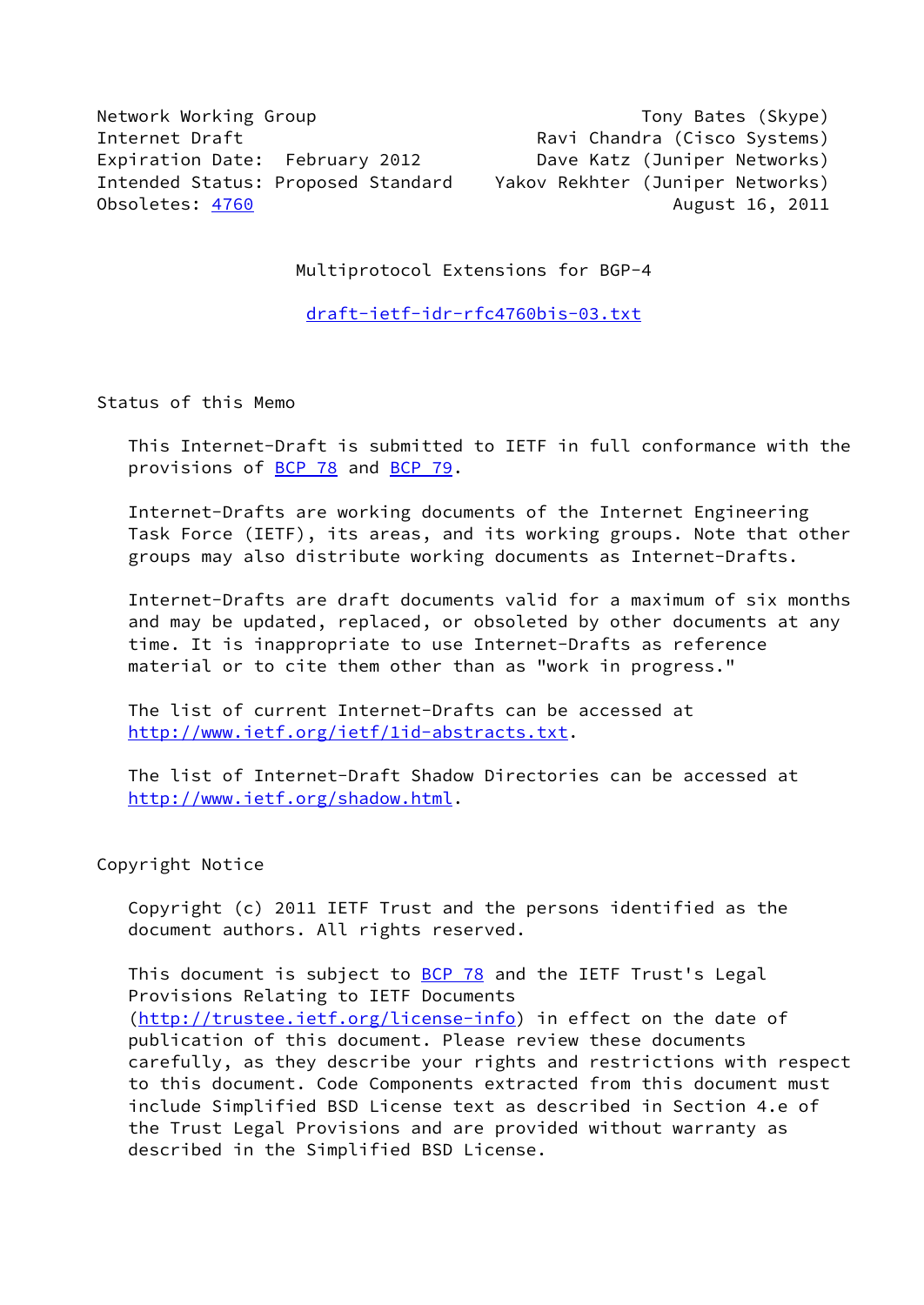#### Abstract

 This document defines extensions to BGP-4 to enable it to carry routing information for multiple Network Layer protocols (e.g., IPv6, IPX, L3VPN, etc...). The extensions are backward compatible - a router that supports the extensions can interoperate with a router that doesn't support the extensions.

# <span id="page-1-0"></span>[1](#page-1-0). Specification of Requirements

 The key words "MUST", "MUST NOT", "REQUIRED", "SHALL", "SHALL NOT", "SHOULD", "SHOULD NOT", "RECOMMENDED", "MAY", and "OPTIONAL" in this document are to be interpreted as described in [RFC 2119 \[RFC2119](https://datatracker.ietf.org/doc/pdf/rfc2119)].

### <span id="page-1-1"></span>[2](#page-1-1). Overview

 The only three pieces of information carried by BGP-4 [[BGP-4\]](#page-12-0) that are IPv4 specific are (a) the NEXT\_HOP attribute (expressed as an IPv4 address), (b) AGGREGATOR (contains an IPv4 address), and (c) NLRI (expressed as IPv4 address prefixes). This document assumes that any BGP speaker (including the one that supports multiprotocol capabilities defined in this document) has to have an IPv4 address (which will be used, among other things, in the AGGREGATOR attribute). Therefore, to enable BGP-4 to support routing for multiple Network Layer protocols, the only two things that have to be added to BGP-4 are (a) the ability to associate a particular Network Layer protocol with the next hop information, and (b) the ability to associate a particular Network Layer protocol with NLRI. To identify individual Network Layer protocols associated with the next hop information and semantics of NLRI, this document uses a combination of Address Family, as defined in [\[IANA-AF](#page-12-1)], and Subsequent Address Family (as described in this document).

 One could further observe that the next hop information (the information provided by the NEXT\_HOP attribute) is meaningful (and necessary) only in conjunction with the advertisements of reachable destinations - in conjunction with the advertisements of unreachable destinations (withdrawing routes from service), the next hop information is meaningless. This suggests that the advertisement of reachable destinations should be grouped with the advertisement of the next hop to be used for these destinations, and that the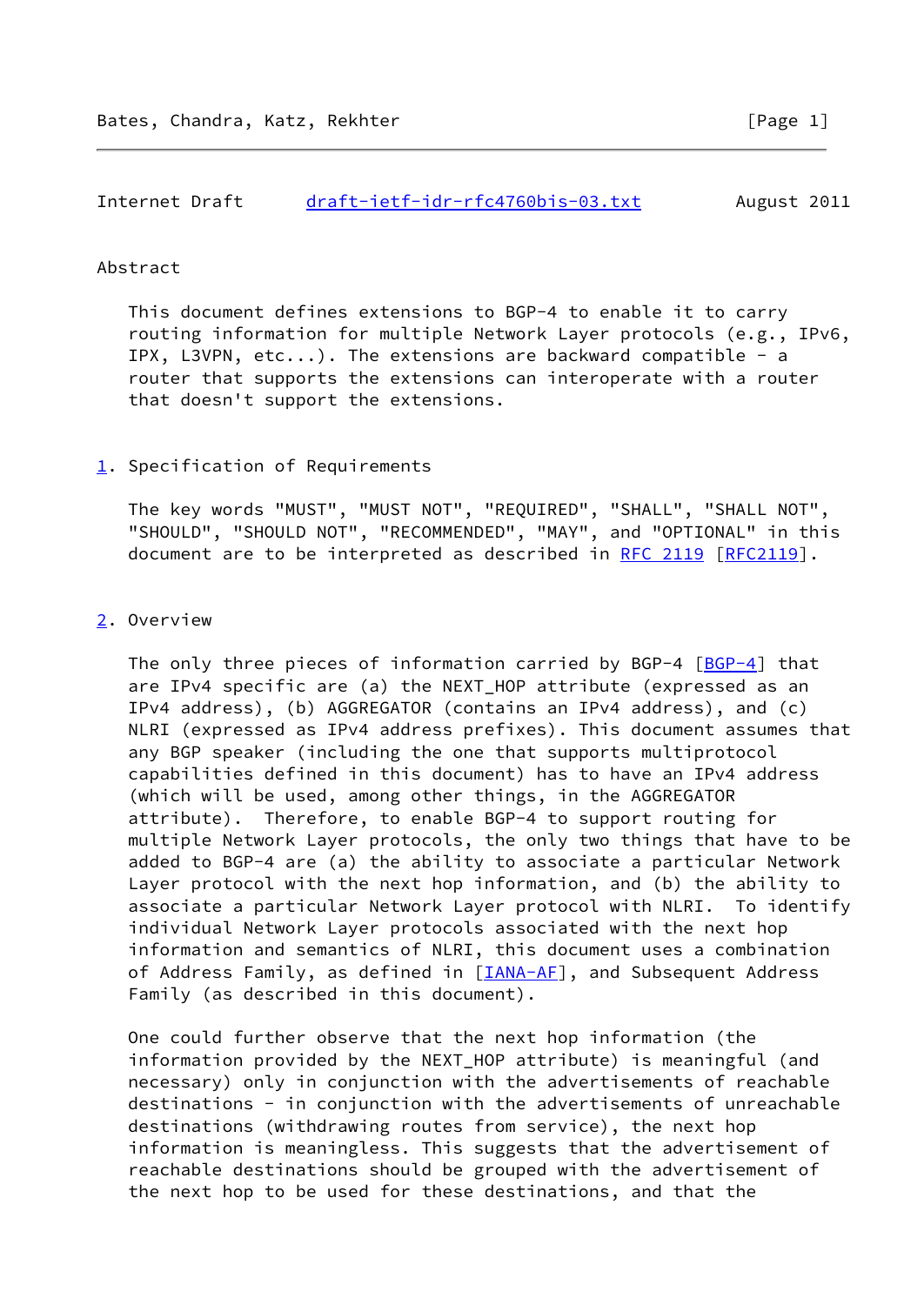advertisement of reachable destinations should be segregated from the advertisement of unreachable destinations.

 To provide backward compatibility, as well as to simplify introduction of the multiprotocol capabilities into BGP-4, this

Bates, Chandra, Katz, Rekhter [Page 2]

Internet Draft [draft-ietf-idr-rfc4760bis-03.txt](https://datatracker.ietf.org/doc/pdf/draft-ietf-idr-rfc4760bis-03.txt) August 2011

 document uses two new attributes, Multiprotocol Reachable NLRI (MP\_REACH\_NLRI) and Multiprotocol Unreachable NLRI (MP\_UNREACH\_NLRI). The first one (MP\_REACH\_NLRI) is used to carry the set of reachable destinations together with the next hop information to be used for forwarding to these destinations. The second one (MP UNREACH NLRI) is used to carry the set of unreachable destinations. Both of these attributes are optional and non-transitive. This way, a BGP speaker that doesn't support the multiprotocol capabilities will just ignore the information carried in these attributes and will not pass it to other BGP speakers.

<span id="page-2-0"></span>[3](#page-2-0). Multiprotocol Reachable NLRI - MP\_REACH\_NLRI (Type Code 14):

 This is an optional non-transitive attribute that can be used for the following purposes:

(a) to advertise a feasible route to a peer

 (b) to permit a router to advertise the Network Layer address of the router that should be used as the next hop to the destinations listed in the Network Layer Reachability Information field of the MP\_NLRI attribute.

The attribute is encoded as shown below:

 +---------------------------------------------------------+ | Address Family Identifier (2 octets) | +---------------------------------------------------------+ | Subsequent Address Family Identifier (1 octet) | +---------------------------------------------------------+ | Length of Next Hop Network Address (1 octet) +---------------------------------------------------------+ | Network Address of Next Hop (variable) | +---------------------------------------------------------+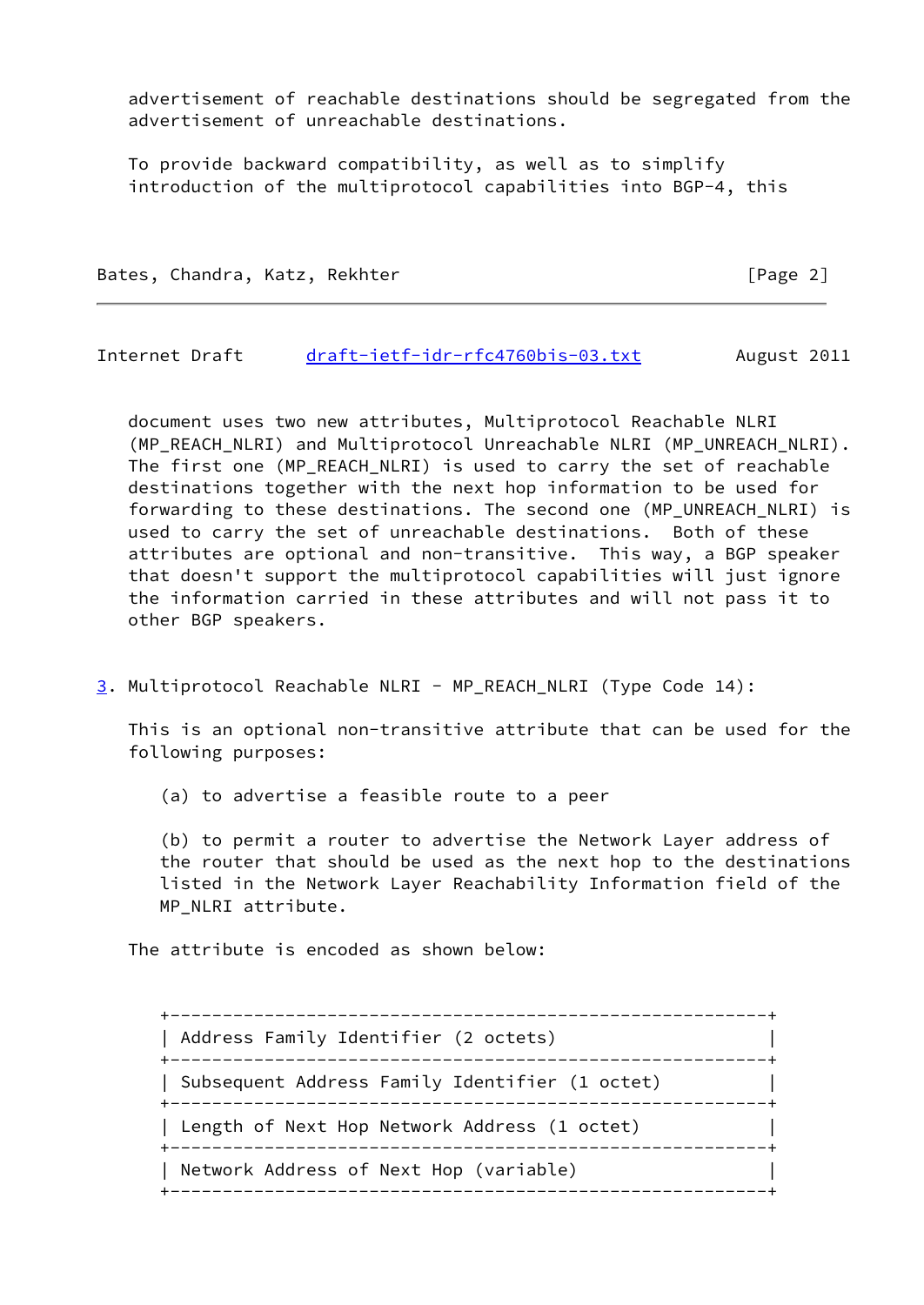| Reserved (1 octet)                                |  |
|---------------------------------------------------|--|
| Network Layer Reachability Information (variable) |  |

The use and meaning of these fields are as follows:

Address Family Identifier (AFI):

This field in combination with the Subsequent Address Family

Bates, Chandra, Katz, Rekhter [Page 3]

Internet Draft [draft-ietf-idr-rfc4760bis-03.txt](https://datatracker.ietf.org/doc/pdf/draft-ietf-idr-rfc4760bis-03.txt) August 2011

 Identifier field identifies the set of Network Layer protocols to which the address carried in the Next Hop field must belong, the way in which the address of the next hop is encoded, and the semantics of the Network Layer Reachability Information that follows. If the Next Hop is allowed to be from more than one Network Layer protocol, the encoding of the Next Hop MUST provide a way to determine its Network Layer protocol.

 Presently defined values for the Address Family Identifier field are specified in the IANA's Address Family Numbers registry [\[IANA-AF](#page-12-1)].

Subsequent Address Family Identifier (SAFI):

 This field in combination with the Address Family Identifier field identifies the set of Network Layer protocols to which the address carried in the Next Hop must belong, the way in which the address of the next hop is encoded, and the semantics of the Network Layer Reachability Information that follows. If the Next Hop is allowed to be from more than one Network Layer protocol, the encoding of the Next Hop MUST provide a way to determine its Network Layer protocol.

Length of Next Hop Network Address:

 A 1-octet field whose value expresses the length of the "Network Address of Next Hop" field, measured in octets.

Network Address of Next Hop: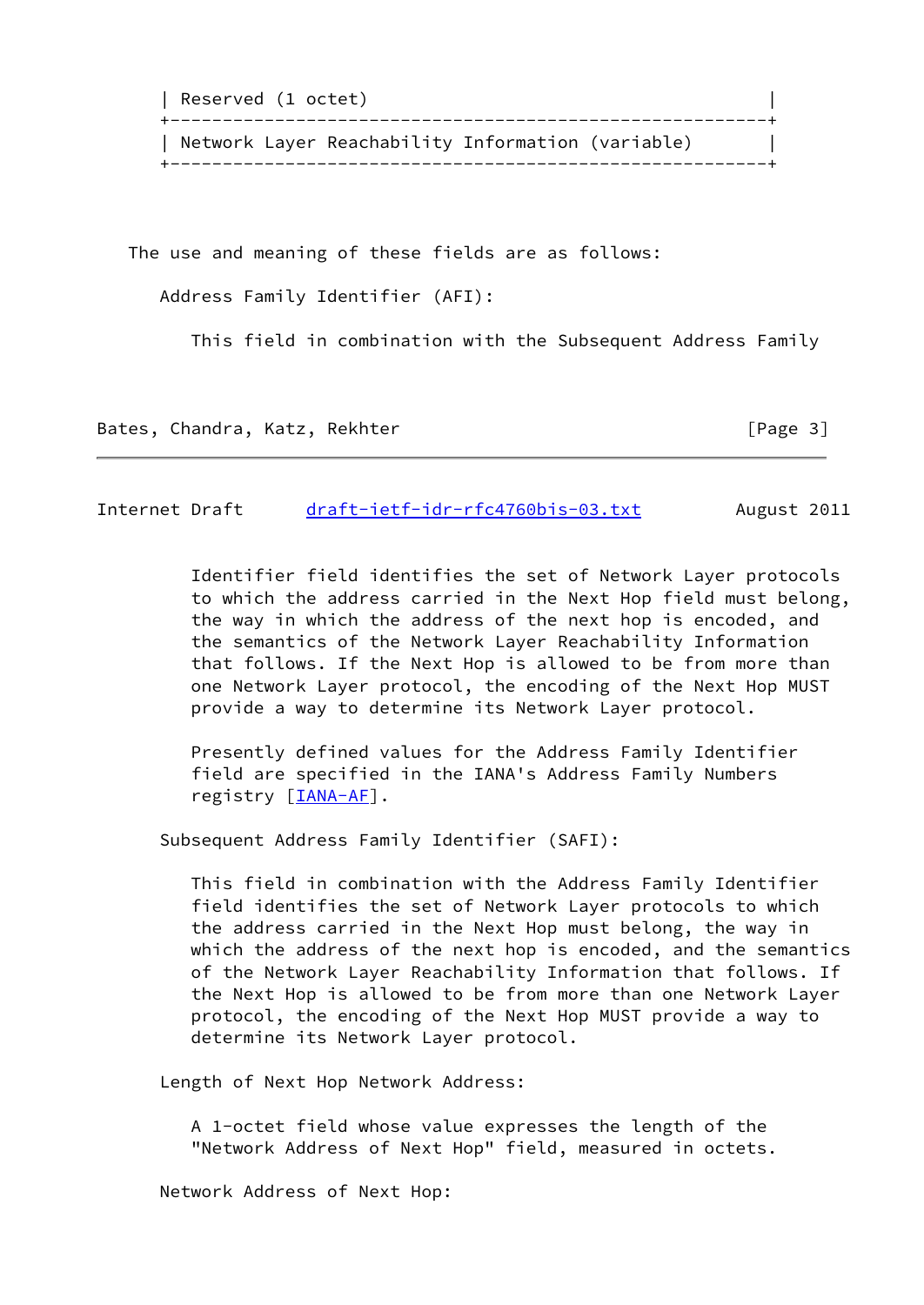A variable-length field that contains the Network Address of the next router on the path to the destination system. The Network Layer protocol associated with the Network Address of the Next Hop is identified by a combination of <AFI, SAFI> carried in the attribute.

Reserved:

 A 1 octet field that MUST be set to 0, and SHOULD be ignored upon receipt.

Network Layer Reachability Information (NLRI):

 A variable length field that lists NLRI for the feasible routes that are being advertised in this attribute. The semantics of NLRI is identified by a combination of <AFI, SAFI> carried in the attribute.

Bates, Chandra, Katz, Rekhter [Page 4]

Internet Draft [draft-ietf-idr-rfc4760bis-03.txt](https://datatracker.ietf.org/doc/pdf/draft-ietf-idr-rfc4760bis-03.txt) August 2011

 When the Subsequent Address Family Identifier field is set to one of the values defined in this document, each NLRI is encoded as specified in the "NLRI encoding" section of this document.

 The next hop information carried in the MP\_REACH\_NLRI path attribute defines the Network Layer address of the router that SHOULD be used as the next hop to the destinations listed in the MP\_NLRI attribute in the UPDATE message.

 The rules for the next hop information are the same as the rules for the information carried in the NEXT\_HOP BGP attribute (see Section  $5.1.3$  of  $[BGP-4]$ .

 An UPDATE message that carries the MP\_REACH\_NLRI MUST also carry the ORIGIN and the AS\_PATH attributes (both in EBGP and in IBGP exchanges). Moreover, in IBGP exchanges such a message MUST also carry the LOCAL\_PREF attribute.

 An UPDATE message that carries no NLRI, other than the one encoded in the MP\_REACH\_NLRI attribute, SHOULD NOT carry the NEXT\_HOP attribute. If such a message contains the NEXT\_HOP attribute, the BGP speaker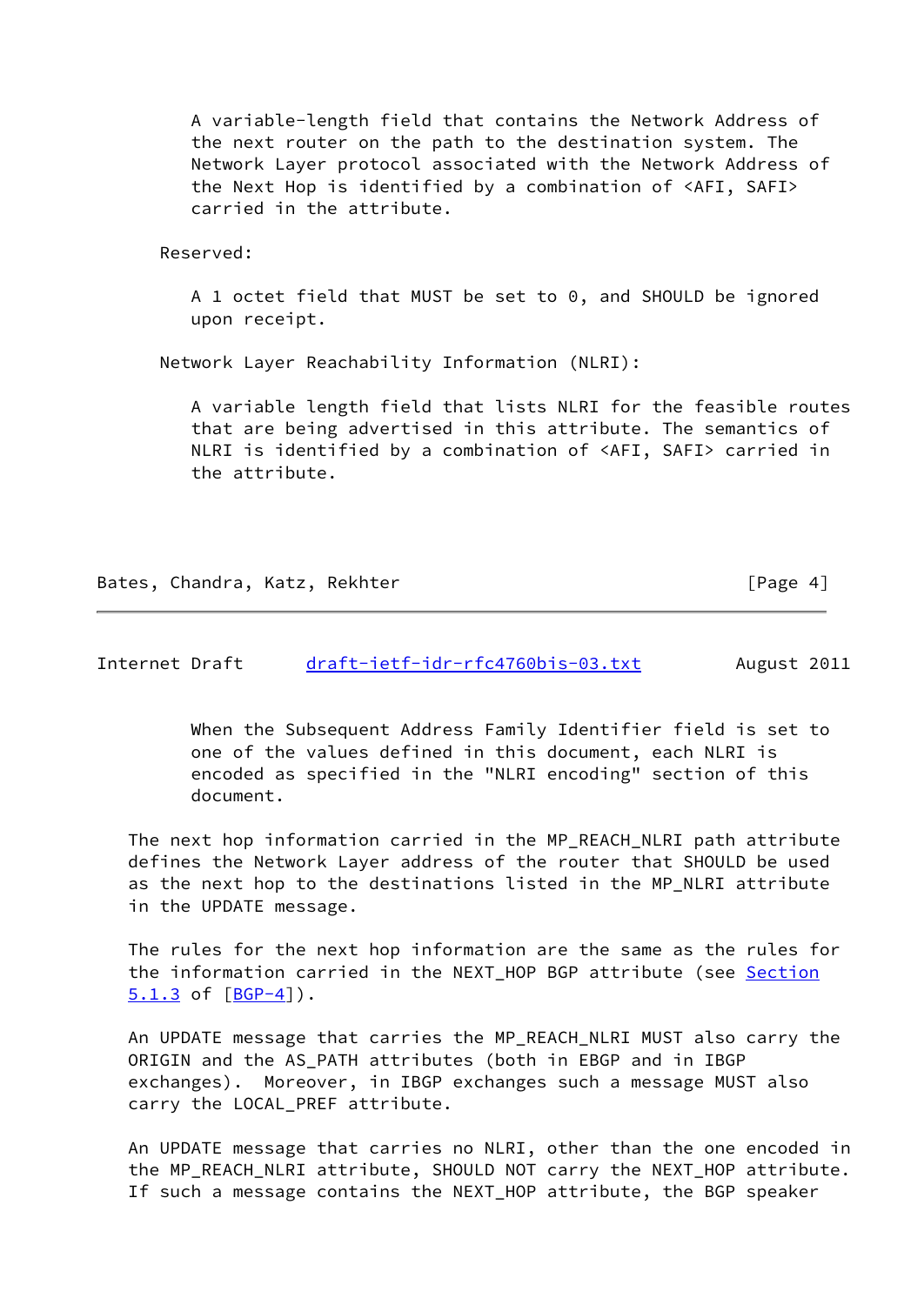that receives the message SHOULD ignore this attribute.

 An UPDATE message SHOULD NOT include the same address prefix (of the same <AFI, SAFI>) in more than one of the following fields: WITHDRAWN ROUTES field, Network Reachability Information fields, MP\_REACH\_NLRI field, and MP\_UNREACH\_NLRI field. The processing of an UPDATE message in this form is undefined.

 This document RECOMMENDS that the MP\_REACH\_NLRI attribute be placed as the very first path attribute in an UPDATE message.

<span id="page-5-0"></span>[4](#page-5-0). Multiprotocol Unreachable NLRI - MP\_UNREACH\_NLRI (Type Code 15):

 This is an optional non-transitive attribute that can be used for the purpose of withdrawing multiple unfeasible routes from service.

The attribute is encoded as shown below:

 +---------------------------------------------------------+ | Address Family Identifier (2 octets) | +---------------------------------------------------------+ | Subsequent Address Family Identifier (1 octet) | +---------------------------------------------------------+ | Withdrawn Routes (variable) | +---------------------------------------------------------+

Bates, Chandra, Katz, Rekhter [Page 5]

Internet Draft [draft-ietf-idr-rfc4760bis-03.txt](https://datatracker.ietf.org/doc/pdf/draft-ietf-idr-rfc4760bis-03.txt) August 2011

The use and the meaning of these fields are as follows:

Address Family Identifier (AFI):

 This field in combination with the Subsequent Address Family Identifier field identifies the set of Network Layer protocols to which the address carried in the Next Hop field must belong, the way in which the address of the next hop is encoded, and the semantics of the Network Layer Reachability Information that follows. If the Next Hop is allowed to be from more than one Network Layer protocol, the encoding of the Next Hop MUST provide a way to determine its Network Layer protocol.

 Presently defined values for the Address Family Identifier field are specified in the IANA's Address Family Numbers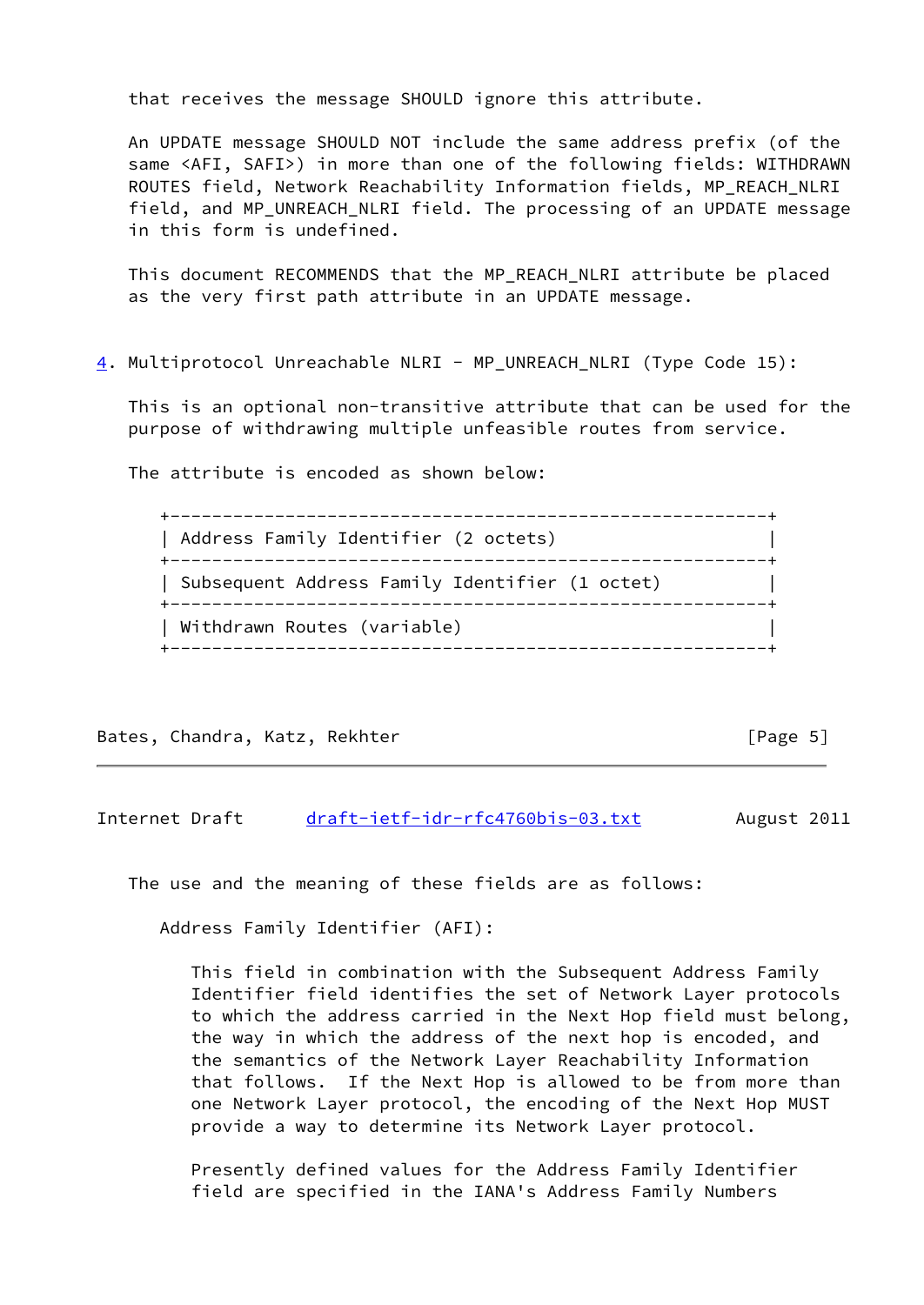registry [\[IANA-AF](#page-12-1)].

Subsequent Address Family Identifier (SAFI):

 This field in combination with the Address Family Identifier field identifies the set of Network Layer protocols to which the address carried in the Next Hop must belong, the way in which the address of the next hop is encoded, and the semantics of the Network Layer Reachability Information that follows. the Next Hop is allowed to be from more than one Network Layer protocol, the encoding of the Next Hop MUST provide a way to determine its Network Layer protocol.

Withdrawn Routes Network Layer Reachability Information:

 A variable-length field that lists NLRI for the routes that are being withdrawn from service. The semantics of NLRI is identified by a combination of <AFI, SAFI> carried in the attribute.

 When the Subsequent Address Family Identifier field is set to one of the values defined in this document, each NLRI is encoded as specified in the "NLRI encoding" section of this document.

 An UPDATE message that contains the MP\_UNREACH\_NLRI is not required to carry any other path attributes.

 This document RECOMMENDS that the MP\_UNREACH\_NLRI attribute be placed as the very first path attribute in an UPDATE message, unless the UPDATE message also carries the MP\_REACH\_NLRI attribute, in which case it is RECOMMENDED to place the MP\_UNREACH\_NLRI right after the

Bates, Chandra, Katz, Rekhter [Page 6]

Internet Draft [draft-ietf-idr-rfc4760bis-03.txt](https://datatracker.ietf.org/doc/pdf/draft-ietf-idr-rfc4760bis-03.txt) August 2011

MP\_REACH\_NLRI attribute.

<span id="page-6-0"></span>[5](#page-6-0). NLRI encoding

 The optional Network Layer Reachability information is encoded as one or more 2-tuples of the form <length, prefix>, whose fields are described below: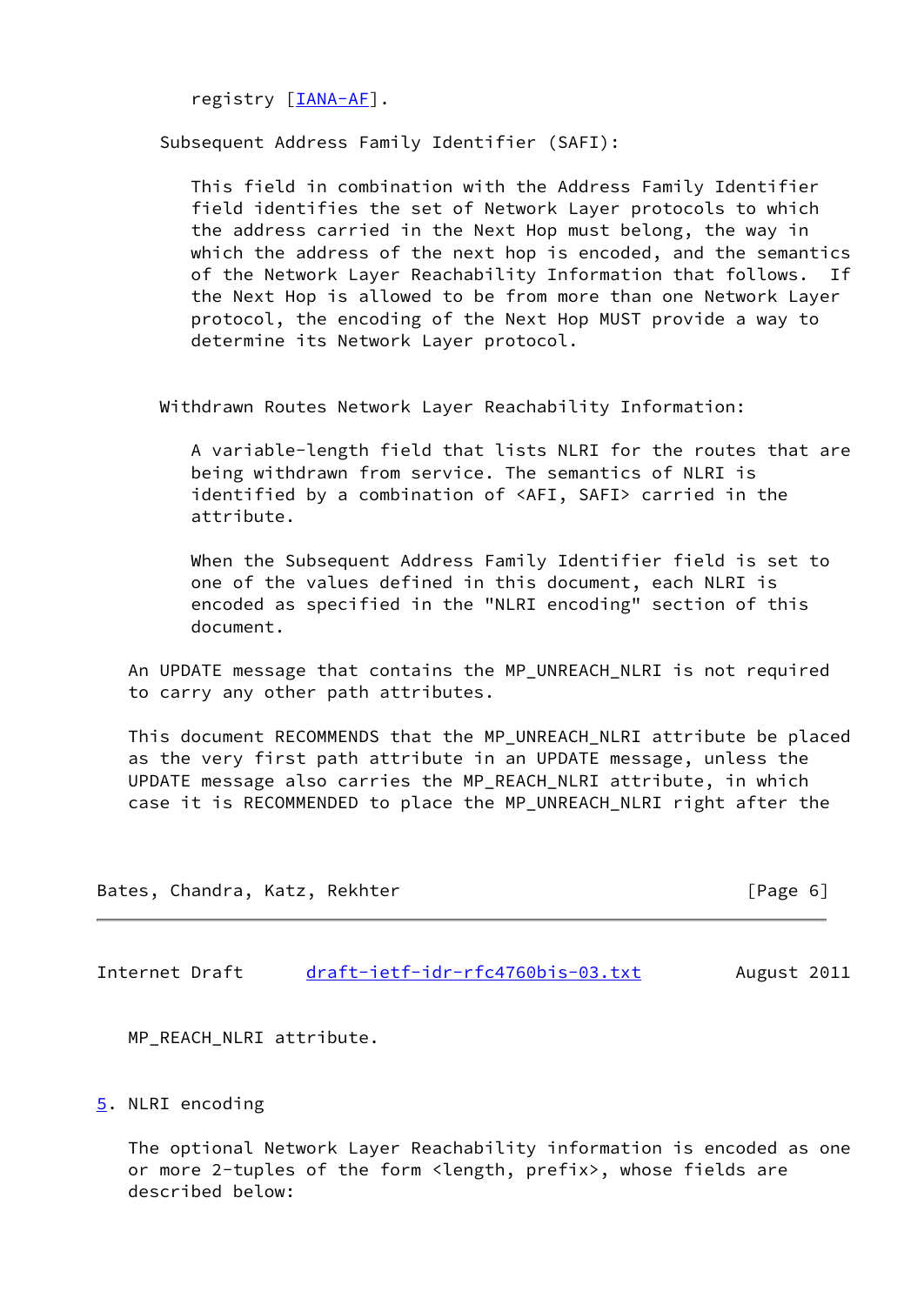|  | . _ _ _ _ _ _ _ _ _ _ _ _ _ _ _ _ |  |
|--|-----------------------------------|--|
|  | Length (1 octet)                  |  |
|  | ---------                         |  |
|  | Prefix (variable)                 |  |
|  | ---------                         |  |

The use and the meaning of these fields are as follows:

a) Length:

 The Length field indicates the length, in bits, of the address prefix. A length of zero indicates a prefix that matches all (as specified by the address family) addresses (with prefix, itself, of zero octets).

b) Prefix:

 The Prefix field contains an address prefix followed by enough trailing bits to make the end of the field fall on an octet boundary. Note that the value of trailing bits is irrelevant.

<span id="page-7-0"></span>[6](#page-7-0). Subsequent Address Family Identifier

 This document defines the following values for the Subsequent Address Family Identifier field carried in the MP\_REACH\_NLRI and MP\_UNREACH\_NLRI attributes:

 1 - Network Layer Reachability Information used for unicast forwarding

 2 - Network Layer Reachability Information used for multicast forwarding

An implementation MAY support all, some, or none of the Subsequent

Bates, Chandra, Katz, Rekhter [Page 7]

Internet Draft [draft-ietf-idr-rfc4760bis-03.txt](https://datatracker.ietf.org/doc/pdf/draft-ietf-idr-rfc4760bis-03.txt) August 2011

Address Family Identifier values defined in this document.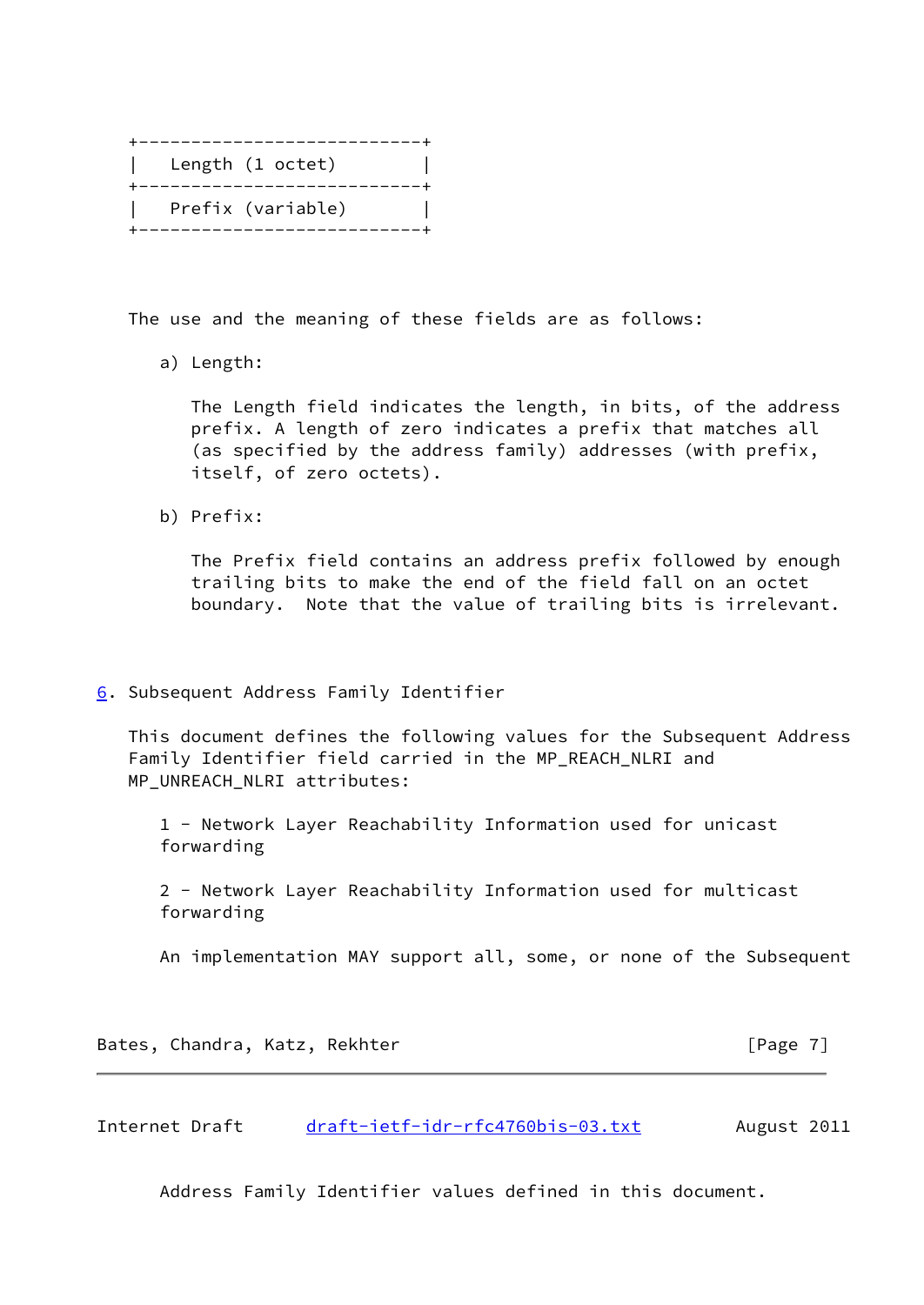# <span id="page-8-0"></span>[7](#page-8-0). Error Handling

 If a BGP speaker receives from a neighbor an UPDATE message that contains the MP\_REACH\_NLRI or MP\_UNREACH\_NLRI attribute, and if the speaker determines that the attribute is incorrect, the speaker MUST delete all the BGP routes received from that neighbor whose AFI/SAFI is the same as the one carried in the incorrect MP\_REACH\_NLRI or MP\_UNREACH\_NLRI attribute. For the duration of the BGP session over which the UPDATE message was received, the speaker then SHOULD ignore all the subsequent routes with that AFI/SAFI received over that session.

 In addition, the speaker MAY terminate the BGP session over which the UPDATE message was received. The session SHOULD be terminated with the Notification message code/subcode indicating "UPDATE Message Error"/"Optional Attribute Error".

 If a BGP speaker receives from a neighbor an UPDATE message that contains a valid MP\_REACH\_NLRI or MP\_UNREACH\_NLRI attribute, and if the speaker determines that the attribute has no NLRI, the speaker MUST NOT treat this UPDATE message as a BGP error, and specifically MUST NOT terminate the BGP session over which the UPDATE was received, and MUST NOT ignore all the subsequent routes received over that session with the AFI/SAFI carried in the attribute. This is irrespective of whether the received message contains any non-empty Withdrawn Routes, and/or non-empty Network Layer Reachability Information fields.

<span id="page-8-1"></span>[8](#page-8-1). Redistribution from one <AFI, SAFI> to another

 A router SHALL NOT redistribute routing information received over one particular combination of <AFI, SAFI> into another <AFI, SAFI> unless explicitly configured. The implications of doing such redistribution are numerous and serious, but outside the scope of this document.

 If a router is explicitly configured to redistribute routing information received over one particular combination of <AFI, SAFI> over another <AFI, SAFI>, then when redistributing the information the router MUST set NEXT\_HOP to self.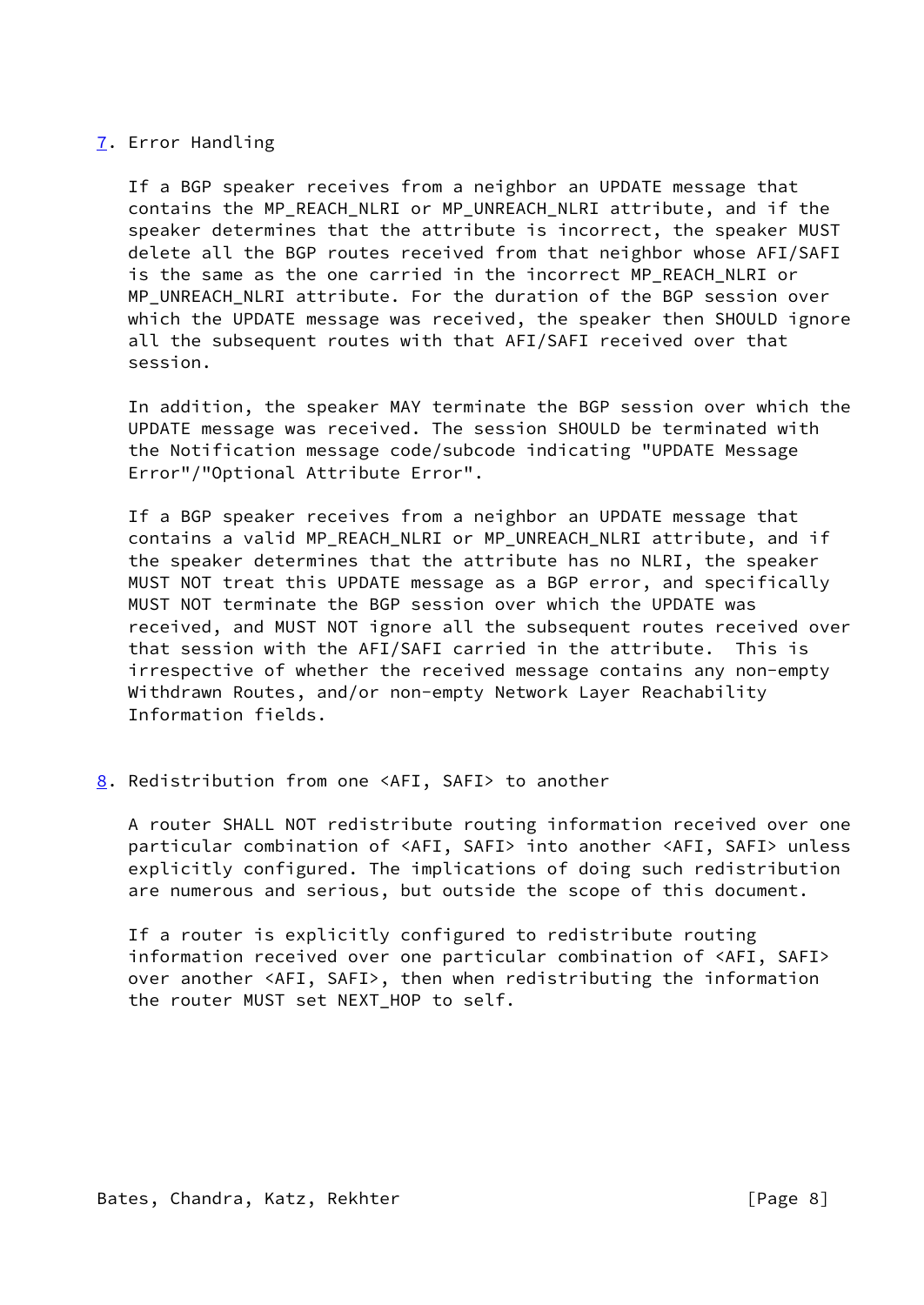Internet Draft [draft-ietf-idr-rfc4760bis-03.txt](https://datatracker.ietf.org/doc/pdf/draft-ietf-idr-rfc4760bis-03.txt) August 2011

<span id="page-9-0"></span>[9](#page-9-0). Use of BGP Capability Advertisement

 A BGP speaker that uses Multiprotocol Extensions SHOULD use the Capability Advertisement procedures [\[BGP-CAP](#page-12-2)] to determine whether the speaker could use Multiprotocol Extensions with a particular peer.

 The fields in the Capabilities Optional Parameter are set as follows. The Capability Code field is set to 1 (which indicates Multiprotocol Extensions capabilities). The Capability Length field is set to 4. The Capability Value field is defined as:

|  |  | 0 7 15 23 31                     |
|--|--|----------------------------------|
|  |  | +-------+------+-------+------+- |
|  |  | AFI   Res.   SAFI                |
|  |  | +-------+-------+-------+------+ |

The use and meaning of this field is as follow:

AFI - Address Family Identifier (16 bit), encoded the same way as in the Multiprotocol Extensions

Res. - Reserved (8 bit) field. MUST be set to 0 by the sender and MUST be ignored by the receiver.

 SAFI - Subsequent Address Family Identifier (8 bit), encoded the same way as in the Multiprotocol Extensions.

 A speaker that supports multiple <AFI, SAFI> tuples includes them as multiple Capabilities in the Capabilities Optional Parameter.

 To have a bi-directional exchange of routing information for a particular <AFI, SAFI> between a pair of BGP speakers, each such speaker MUST advertise to the other (via the Capability Advertisement mechanism) the capability to support that particular <AFI, SAFI> routes.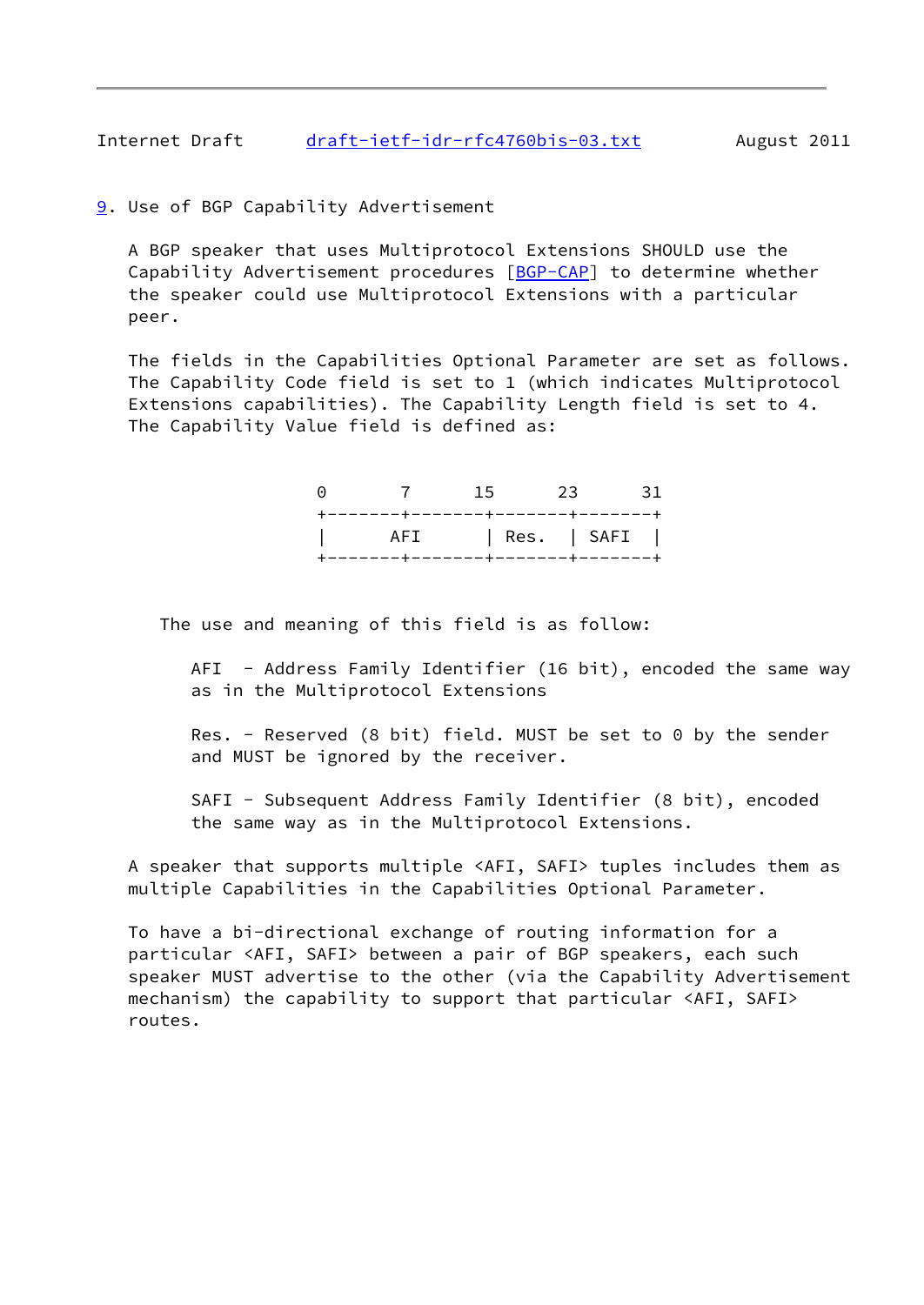### Internet Draft [draft-ietf-idr-rfc4760bis-03.txt](https://datatracker.ietf.org/doc/pdf/draft-ietf-idr-rfc4760bis-03.txt) August 2011

#### <span id="page-10-0"></span>[10.](#page-10-0) IANA Considerations

 As specified in this document, the MP\_REACH\_NLRI and MP\_UNREACH\_NLRI attributes contain the Subsequence Address Family Identifier (SAFI) field. The SAFI name space is defined in this document. The IANA registered and maintains values for the SAFI namespace as follows:

- SAFI values 1 and 2 are assigned in this document.

- SAFI value 3 is reserved. It was assigned by [RFC 2858](https://datatracker.ietf.org/doc/pdf/rfc2858) for a use that was never fully implemented, so it is deprecated by this document.

 - SAFI values 5 through 63 are to be assigned by IANA using either the Standards Action process, defined in [\[RFC2434](https://datatracker.ietf.org/doc/pdf/rfc2434)], or the Early IANA Allocation process, defined in [\[RFC4020](https://datatracker.ietf.org/doc/pdf/rfc4020)].

 - SAFI values 67 through 127 are to be assigned by IANA, using the "First Come First Served" policy, defined in [RFC 2434](https://datatracker.ietf.org/doc/pdf/rfc2434).

- SAFI values 0 and 255 are reserved.

 - SAFI values 128 through 240 are part of the previous "private use" range. At the time of approval of this document, the unused values were provided to IANA by the Routing Area Director. These unused values, namely, 130, 131, 135 through 139, and 141 through 240, are considered reserved in order to avoid conflicts.

 - SAFI values 241 through 254 are for "private use", and values in this range are not to be assigned by IANA.

#### <span id="page-10-1"></span>[11.](#page-10-1) Comparison with [RFC4760](https://datatracker.ietf.org/doc/pdf/rfc4760)

 This document explicitly spells out that receiving an UPDATE message that carried MP\_REACH\_NLRI or MP\_UNREACH\_NLRI attribute, with the attribute carrying no NLRI, must not be treated as an error.

This document also recommends that that the MP\_REACH\_NLRI and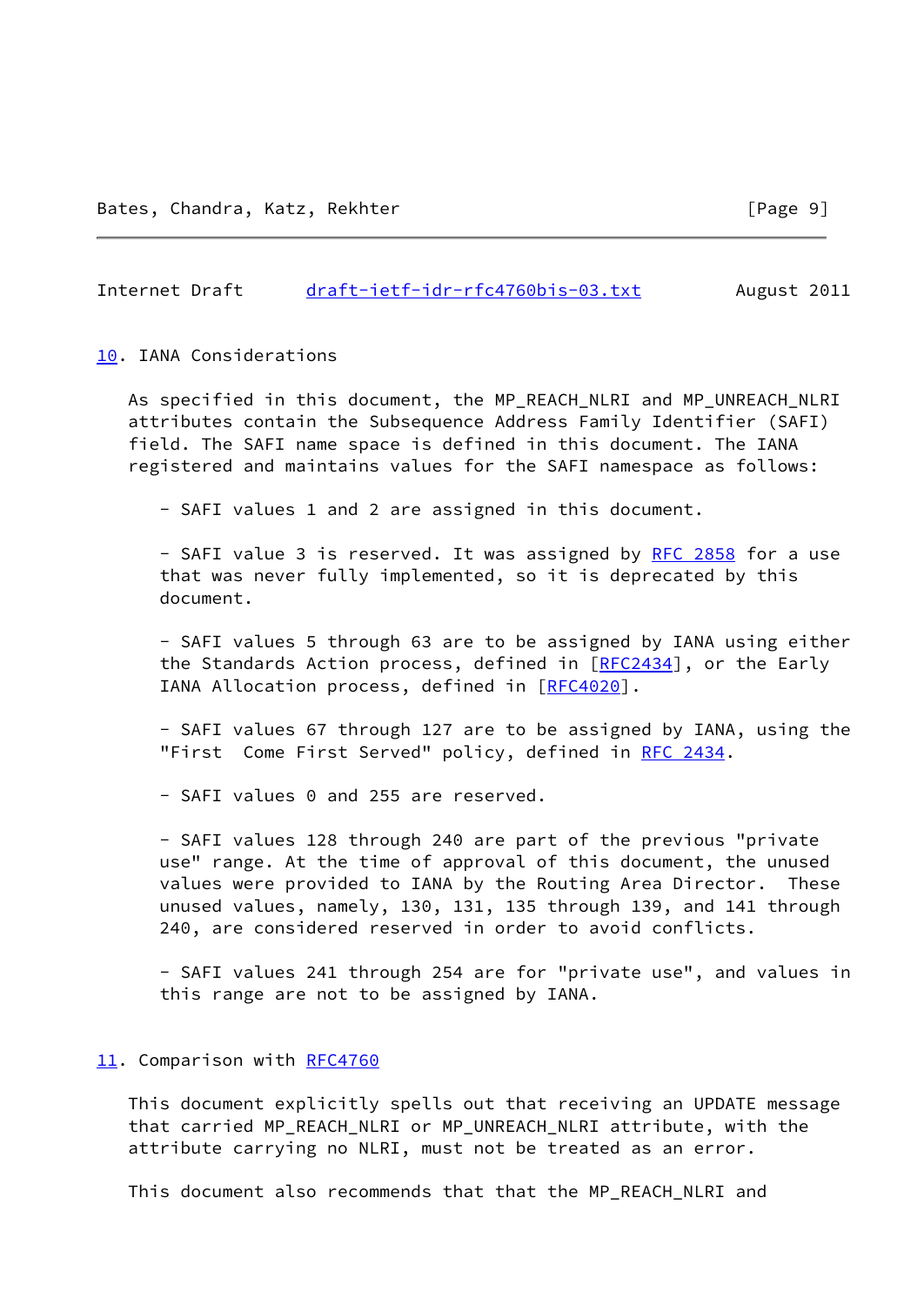MP UNREACH\_NLRI attributes be placed as the very first path attributes in an UPDATE in this case.

 This document adds rules for redistribution from one <AFI, SAFI> to another.

Bates, Chandra, Katz, Rekhter [Page 10]

Internet Draft [draft-ietf-idr-rfc4760bis-03.txt](https://datatracker.ietf.org/doc/pdf/draft-ietf-idr-rfc4760bis-03.txt) August 2011

<span id="page-11-0"></span>[12.](#page-11-0) Comparison with [RFC2858](https://datatracker.ietf.org/doc/pdf/rfc2858)

 This document makes the use of the next hop information consistent with the information carried in the NEXT\_HOP BGP path attribute.

 This document removes the definition of SAFI 3, and deprecates SAFI 3.

 This document changes partitioning of the SAFI space. Specifically, in [RFC 2858](https://datatracker.ietf.org/doc/pdf/rfc2858) SAFI values 128 through 240 were part of the "private use" range. This document specifies that of this range, allocations that are currently in use are to be recognized by IANA, and that unused values, namely 130, 131, 135 through 139, and 141 through 240, should be considered reserved.

 This document renames the Number of SNPAs field to Reserved, and removes the rest of the SNPA-related information from the MP\_REACH\_NLRI attribute.

<span id="page-11-1"></span>[13.](#page-11-1) Comparison with [RFC 2283](https://datatracker.ietf.org/doc/pdf/rfc2283)

 This document restricts the MP\_REACH\_NLRI attribute to carry only a single instance of <AFI, SAFI, Next Hop Information, ...>.

 This document restricts the MP\_UNREACH\_NLRI attribute to carry only a single instance of <AFI, SAFI, ...>.

 This document clarifies handling of an UPDATE message that carries no NLRI, other than the one encoded in the MP\_REACH\_NLRI attribute.

This document clarifies error handling in the presence of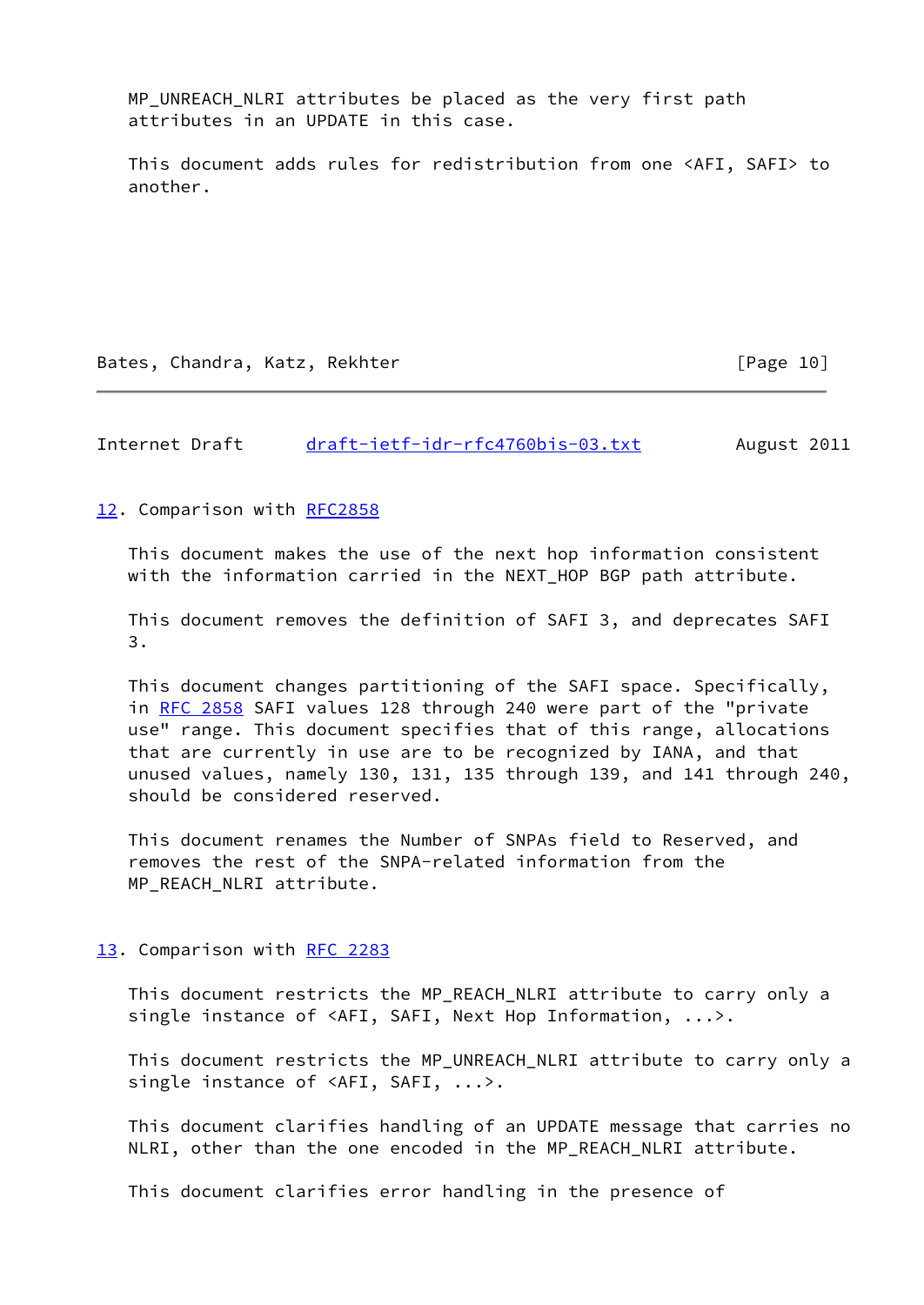MP\_REACH\_NLRI or MP\_UNREACH\_NLRI attributes.

 This document specifies the use of BGP Capabilities Advertisements in conjunction with multi-protocol extensions.

Finally, this document includes the "IANA Consideration" section.

Bates, Chandra, Katz, Rekhter [Page 11]

Internet Draft [draft-ietf-idr-rfc4760bis-03.txt](https://datatracker.ietf.org/doc/pdf/draft-ietf-idr-rfc4760bis-03.txt) August 2011

## <span id="page-12-3"></span>[14.](#page-12-3) Security Considerations

 This extension to BGP does not change the underlying security issues inherent in the existing BGP.

<span id="page-12-4"></span>[15.](#page-12-4) Acknowledgements

 The authors would like to thank members of the IDR Working Group for their review and comments. We also acknowledge comments from Keyur Patel.

<span id="page-12-5"></span>[16.](#page-12-5) Normative References

<span id="page-12-2"></span> [BGP-CAP] Chandra, R. and J. Scudder, "Capabilities Advertisement with BGP-4", [RFC 5492](https://datatracker.ietf.org/doc/pdf/rfc5492), February 2009.

<span id="page-12-0"></span> [BGP-4] Rekhter, Y., Li, T., and S. Hares, "A Border Gateway Protocol 4 (BGP-4)", [RFC 4271](https://datatracker.ietf.org/doc/pdf/rfc4271), January 2006.

<span id="page-12-1"></span> [IANA-AF] "Address Family Numbers", Reachable from <http://www.iana.org/numbers.html>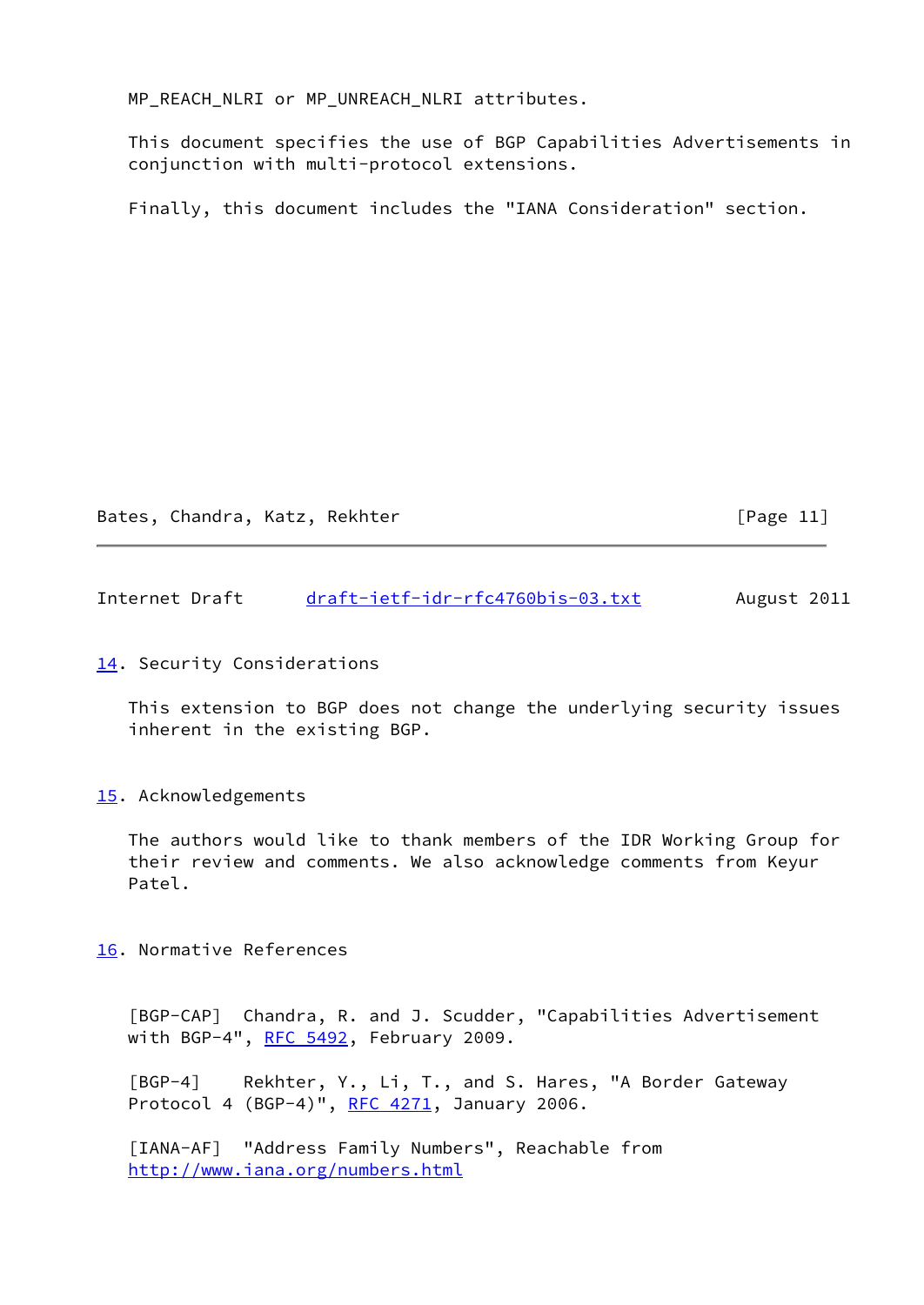<span id="page-13-0"></span>

| [RFC2119] Bradner, S., "Key words for use in RFCs to Indicate<br>Requirement Levels", BCP 14, RFC 2119, March 1997.                             |  |
|-------------------------------------------------------------------------------------------------------------------------------------------------|--|
| [RFC2434] Narten, T. and H. Alvestrand, "Guidelines for Writing an<br>IANA Considerations Section in RFCs", <u>BCP 26, RFC 5226</u> , May 2008. |  |
| [RFC4020] Kompella, K. and A. Zinin, "Early IANA Allocation of<br>Standards Track Code Points", BCP 100, RFC 4020, February 2005.               |  |
| 17. Authors' Addresses                                                                                                                          |  |
| Tony Bates<br>Skype                                                                                                                             |  |
| Ravi Chandra<br>Cisco Systems<br>EMail: rchandra@cisco.com                                                                                      |  |
| Dave Katz<br>Juniper Networks, Inc.<br>EMail: dkatz@juniper.net                                                                                 |  |
|                                                                                                                                                 |  |

Bates, Chandra, Katz, Rekhter [Page 12]

Internet Draft [draft-ietf-idr-rfc4760bis-03.txt](https://datatracker.ietf.org/doc/pdf/draft-ietf-idr-rfc4760bis-03.txt) August 2011

 Yakov Rekhter Juniper Networks, Inc. EMail: yakov@juniper.net